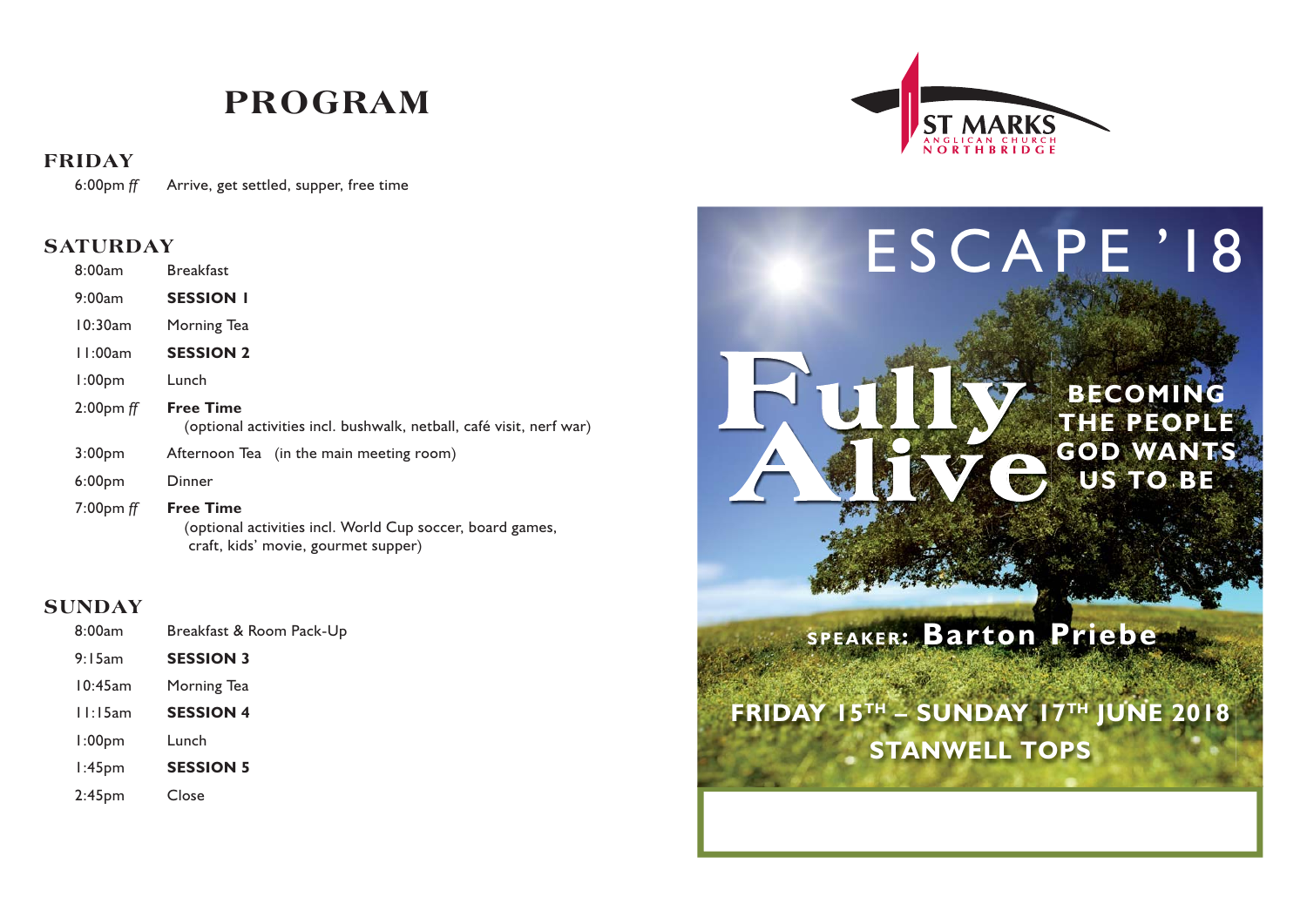### **CONTENTS**

#### en de la provincia de la provincia de la provincia de la provincia de la provincia de la provincia de la provi **PAGE**

|                             | <b>Discussion Group Lists</b>                                |                 |
|-----------------------------|--------------------------------------------------------------|-----------------|
| Talk I:                     | John $2!:1-18$<br>"Free From The Past"                       | 2               |
| Talk 2:                     | Ephesians 1:3-6<br>"Having Your Identity In The Right Place" | 4               |
|                             | Discussion Groups (Session 2)<br>Questions for Reflection    | 6               |
| Talk 3:                     | I Corinthians 15:50-58<br>"Making Your Life Count"           | 8               |
|                             | Discussion Groups (Session 4)<br>Questions for Reflection    | $\overline{10}$ |
| <b>Free Time Activities</b> |                                                              | 12              |
| Program                     |                                                              | back cover      |

# **Discussion Groups**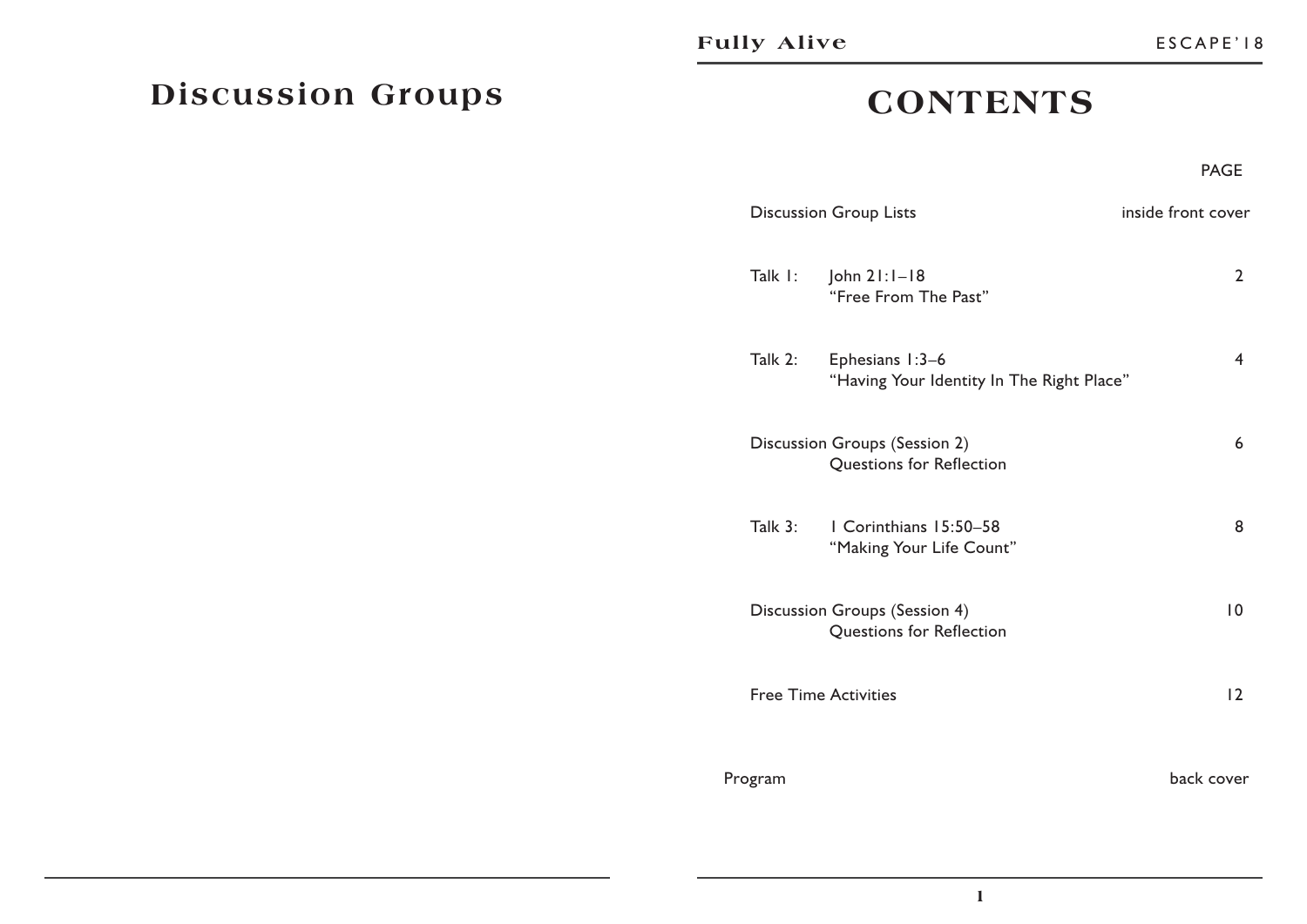### **Talk 1 "Free From The Past"John 21:1–19**

#### **Introduction: The Sin that Haunts You**

"Verwer's burden in that conference was the tragic number of young people…who at one point in their lives dreamed of radical obedience to Jesus and were joyfully willing to lay down their lives and sacrifice anything to make Jesus known among the nations, but then faded away into useless, American prosperity because of a gnawing sense of unworthiness and guilt over sexual failure that gradually gave way to spiritual powerlessness and the dead-end dream of middle class security and comfort." (John Piper)

#### **1. Why Peter went back to fishing**

John 21:1–3

- Because they have no \_\_\_\_\_\_\_\_\_\_\_\_\_\_\_\_\_\_\_ they return to that which is \_\_\_\_\_\_\_\_\_\_\_\_\_\_\_\_\_\_\_...
- **a.** Peter's denial in the courtyard

#### **b.** Peter's past keeps him from the future

 • The others may have deserted Jesus, but Peter had **Him.** 

#### **c.** Jesus planned this location

Luke 5:1–11

- Why Galilee?
- **2. The Charcoal Fire**

John 21:4–14

John 18:17–18

- Jesus' Three Questions
- **3. Peter's Restoration**

- **4. Application**
	- What is your charcoal fire?
	- What sins have made you feel disqualified from really serving lesus?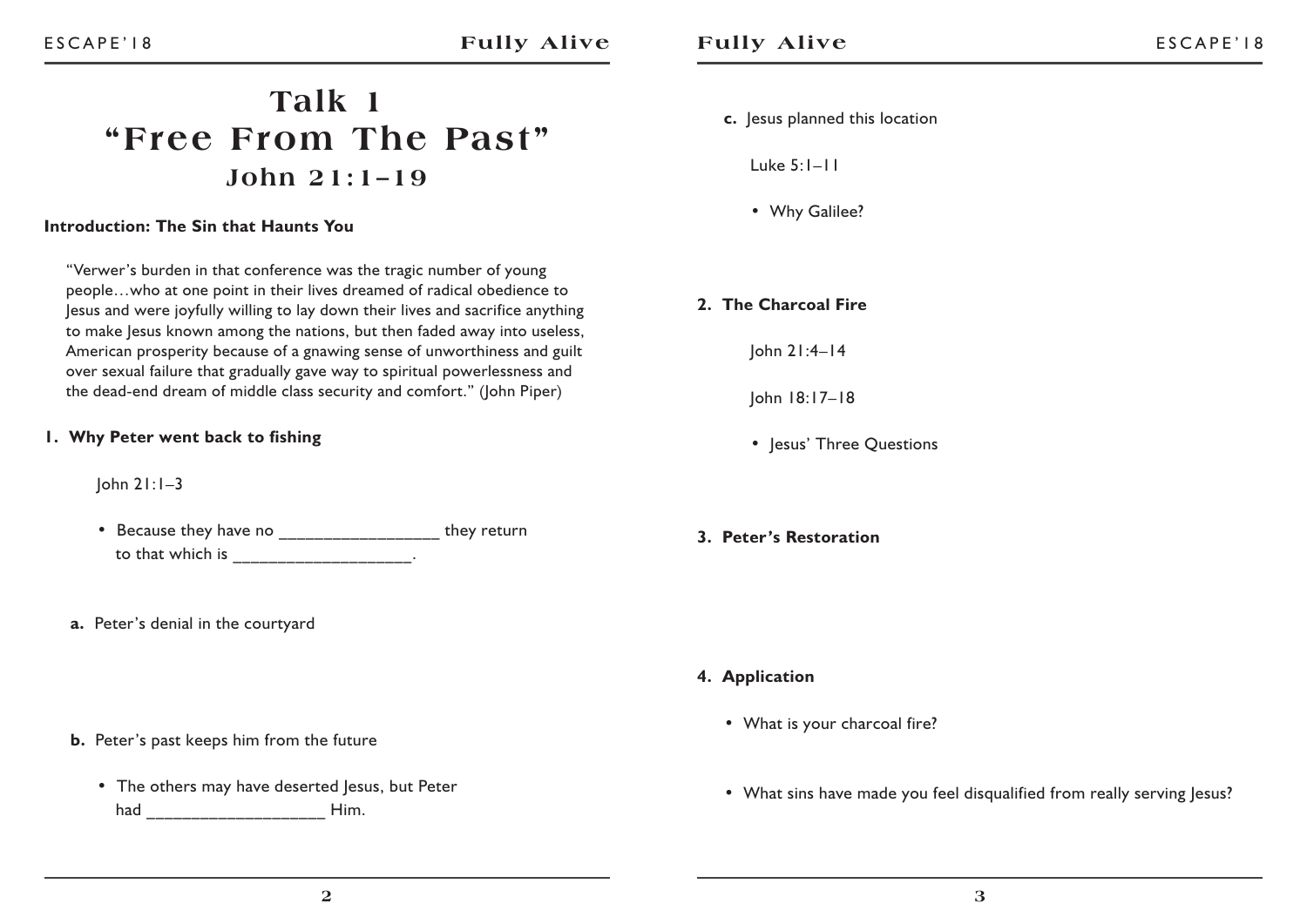# **Talk 2"Having Your Identity In The Right Place" Ephesians 1:3–6**

#### **Introduction:**

The key to growing as a Christian is to realize you're than you think.

#### **A. Behold the Riches of Adoption**

1. The Father planned his universe \_\_\_\_\_\_\_\_\_\_\_\_\_\_\_\_\_ creating it.

2. The Father had a **a** a set of this plan.

- 3. The Father's plan is accomplished through  $\sim$ , particularly through his extended to the control of the set of the control of the control of the control of the control of the control of the control of the control of the control of the control of the control of the contr
- 4. The Father's plan was to adopt a people whom he would  $\frac{1}{2}$  for himself.

J.I. Packer writes this: "Were I asked to focus the New Testament message in three words, my proposal would be 'adoption through propitiation', and I do not expect ever to meet a richer or more pregnant summary of the gospel than that."

#### **B. Apply the Riches of Adoption**

**Declaration #1:** I am  $($ so I don't have to achieve in order to be Somebody).

Adoption is not something that is \_\_\_\_\_\_\_\_\_\_\_\_\_\_\_\_. Adoption is something that is \_\_\_\_\_\_\_\_\_\_\_\_\_\_\_\_\_.

Adoption is not something that is  $\qquad \qquad$ Adoption is something that is \_\_\_\_\_\_\_\_\_\_\_\_\_\_\_\_\_.

**Declaration #2:** I am \_\_\_\_\_\_\_\_\_\_\_\_\_\_\_\_\_\_\_\_\_ (so I don't need to expect others to fulfill my deepest need for love).

"If you enter this world knowing you are loved and you leave this world knowing the same, then everything that happens in between can be dealt with." (Michael Jackson)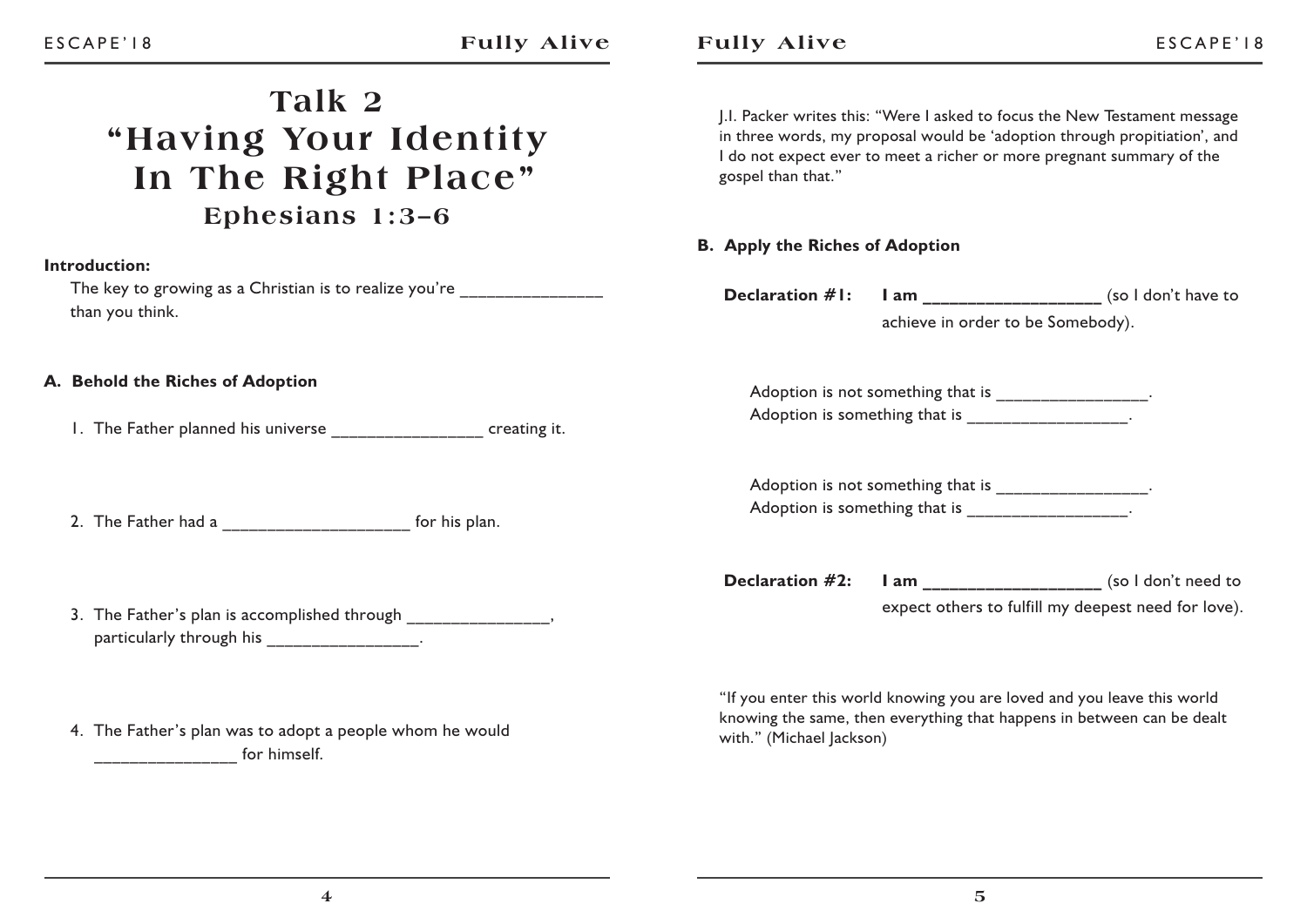### **Discussion Groups (Session 2) Questions for Reflection**

**1.** How did you find Barton's talks today?

**4.** Did you have any unanswered questions about Ephesians 1 and Barton's second talk?

**5.** In the second talk on Ephesians 1, what particularly struck you?

**2.** Did you have any unanswered questions about John 21 and Barton's first talk?

> **6.** If someone you know who's not a Christian asks you on Monday about the talks from the Escape weekend, what do you think you could say about either the power of forgiveness, or about identity which might arrest their attention?

**3.** In the first talk on John 21, what particularly struck you?

**7.** Spend some time praying thankfully about the things we've reflected on this morning.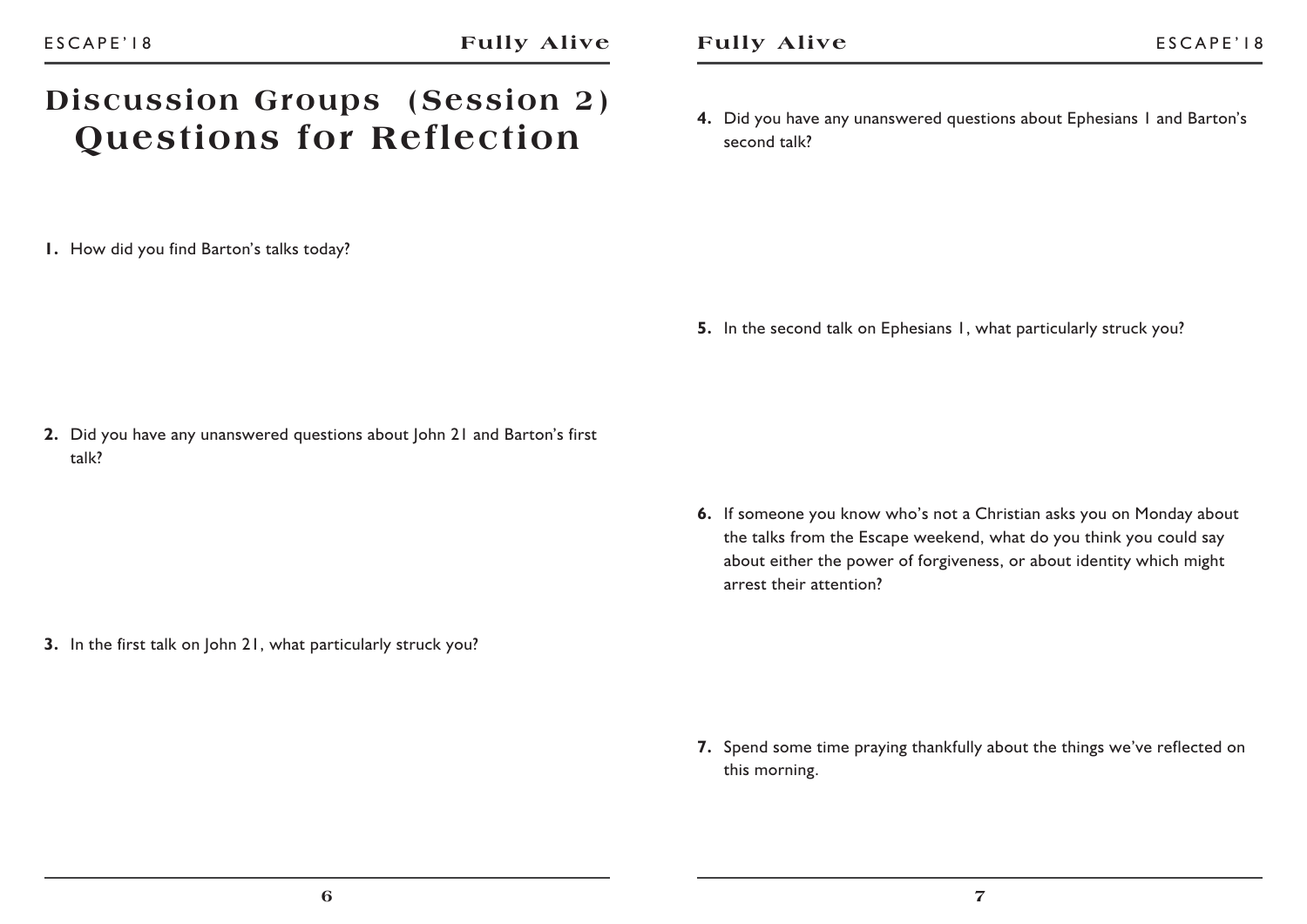## **Talk 3"Making Your Life Count" 1 Corinthians 15:50–58**

#### **Introduction:**

• Christianity gives tremendous meaning to everything you do.

• Implications of not believing in God or life after the grave.

- **A. To make a difference in this world we must possess untiring motivation.**
	- "The work of the Lord" is anything we do to promote Christ and his kingdom.

• Our labour is not in vain because this life is not all there is.

• The message of Christianity

"If you read history, you will find that the Christians who did the most for the present world were just those who thought most of the next. The apostles themselves, who set on foot the conversion of the Roman Empire, the great men who built up the Middle Ages, the English evangelicals who abolished the slave trade, all left their mark on earth, precisely because their minds were occupied with heaven. It is since Christians have largely ceased to think of the other world that they have become so ineffective in this. Aim at Heaven and you will get earth 'thrown in': aim at earth and you will get neither." (C.S. Lewis)

#### **Applications:**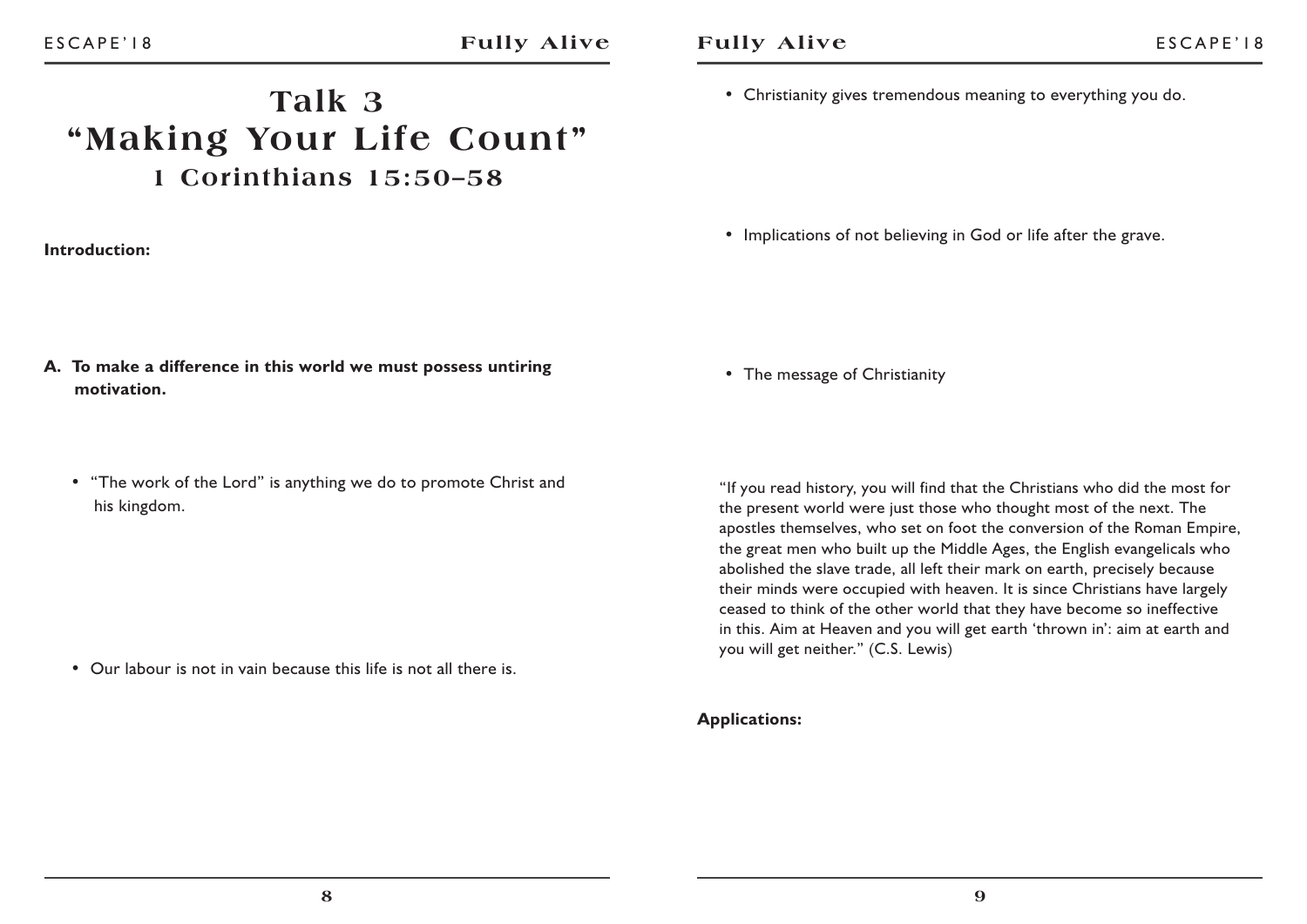## **Discussion Groups (Session 4) Questions for Reflection**

**1.** Did you have any unanswered questions about 1 Corinthians 15 and Barton's third talk?

**4.** How have the three talks built on each other for you this weekend?

**5.** What's one significant thing in particular that you're going to take away with you from this weekend?

**2.** What particularly struck you from Barton's talk this morning?

**6.** Is there something by way of personal application from this weekend that we could pray for you about?

**3.** Was there anything that particularly struck you from the Q & A with Barton?

> **7.** Spend some time praying for each other, with thanks to God for how he's spoken to us this weekend.